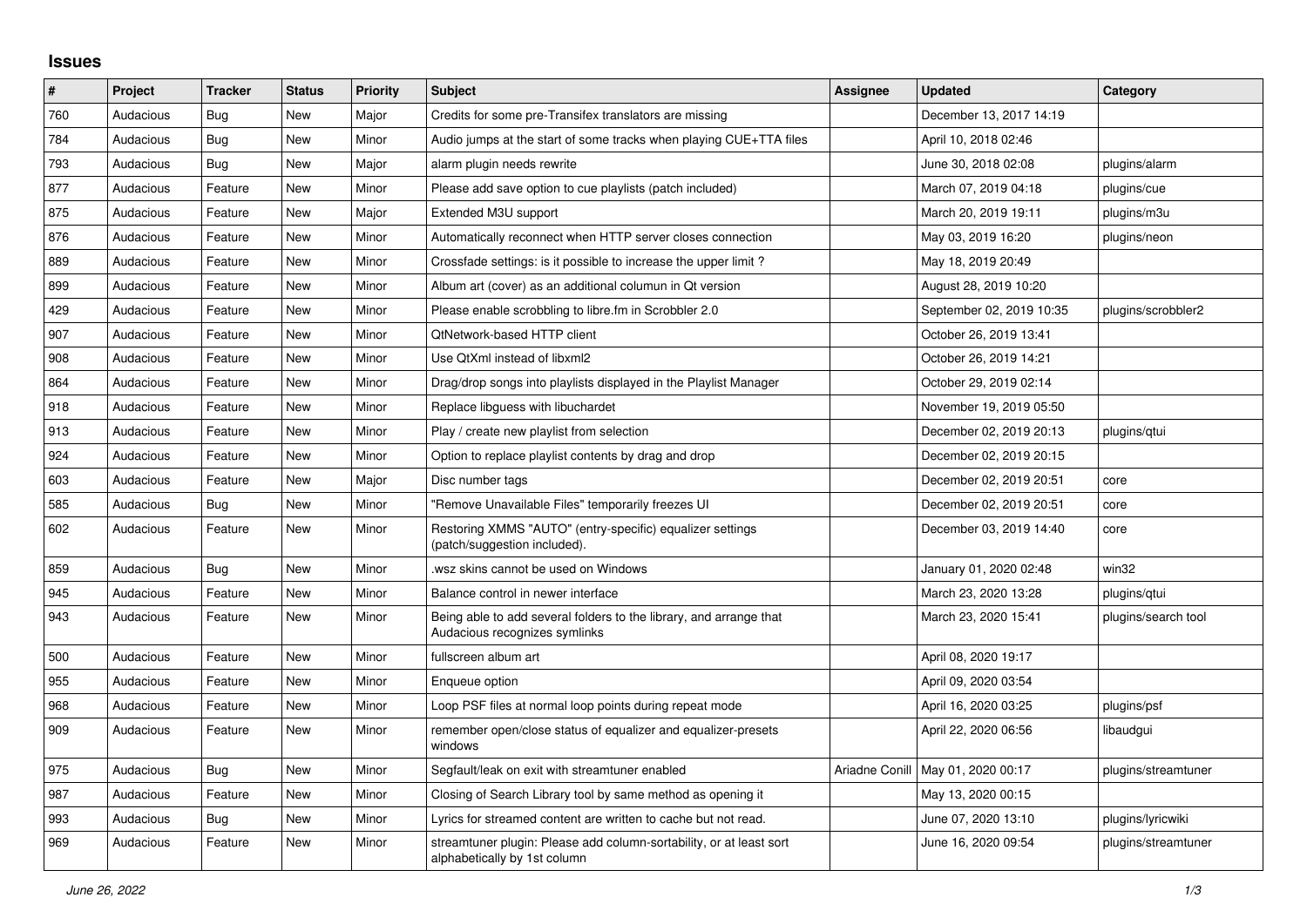| $\#$ | Project   | <b>Tracker</b> | <b>Status</b> | <b>Priority</b> | Subject                                                                                  | <b>Assignee</b> | <b>Updated</b>          | Category                 |
|------|-----------|----------------|---------------|-----------------|------------------------------------------------------------------------------------------|-----------------|-------------------------|--------------------------|
| 995  | Audacious | Feature        | New           | Minor           | Add star rating to songs                                                                 |                 | June 16, 2020 09:56     |                          |
| 996  | Audacious | Feature        | <b>New</b>    | Minor           | Refine playlists when searching (search all playlists)                                   |                 | June 16, 2020 09:58     |                          |
| 1011 | Audacious | Feature        | New           | Minor           | Visible separator of folders in the playlist                                             |                 | July 18, 2020 16:10     |                          |
| 1013 | Audacious | Feature        | New           | Minor           | Request re Album Art using music file metatag                                            |                 | August 03, 2020 22:48   |                          |
| 1014 | Audacious | <b>Bug</b>     | New           | Minor           | Some .VGM/.VGZ files fail to play                                                        |                 | August 17, 2020 15:29   | plugins/console          |
| 1017 | Audacious | Feature        | New           | Minor           | QT Global Hotkeys rework proposal and cross-platform support                             | Domen Mori      | December 07, 2020 04:22 | plugins/hotkey           |
| 1046 | Audacious | Feature        | New           | Minor           | Add all id3v2 frames in the settings of Playlist available columns                       |                 | December 28, 2020 21:14 | plugins/gtkui            |
| 1047 | Audacious | Feature        | New           | Minor           | Stop playing after any chosen track                                                      |                 | December 29, 2020 01:23 |                          |
| 786  | Audacious | Feature        | New           | Minor           | Port global hotkeys plugin to Windows                                                    |                 | January 04, 2021 21:52  | plugins/hotkey           |
| 956  | Audacious | Feature        | New           | Minor           | Stream to chromecast                                                                     |                 | January 11, 2021 01:19  |                          |
| 1058 | Audacious | Feature        | New           | Minor           | Allow changing the language/locale in settings                                           |                 | January 30, 2021 18:11  |                          |
| 1066 | Audacious | Feature        | New           | Minor           | Allow Equalizer window to be resized.                                                    |                 | February 11, 2021 10:05 |                          |
| 1067 | Audacious | Feature        | New           | Minor           | Equalizer adjustments are coarse.                                                        |                 | February 11, 2021 10:09 |                          |
| 51   | Audacious | Feature        | New           | Minor           | Option to inhibit suspend                                                                |                 | February 13, 2021 09:23 |                          |
| 1072 | Audacious | Feature        | New           | Minor           | QT AOSD plugin                                                                           |                 | February 17, 2021 21:18 | plugins/aosd             |
| 1076 | Audacious | Feature        | New           | Minor           | Adjustable background and fonts colors and fonts size in<br>playlist---zoomable playlist | Tom Hammer      | March 09, 2021 00:38    | plugins/playlist-manager |
| 1082 | Audacious | Feature        | New           | Minor           | File writer option to pad track numbers with leading zeros                               |                 | March 31, 2021 00:15    | plugins/filewriter       |
| 1071 | Audacious | Feature        | New           | Minor           | Linkage could be improved for packagers.                                                 |                 | March 31, 2021 00:32    |                          |
| 882  | Audacious | Feature        | New           | Minor           | Consider adding vgmstream plugin                                                         |                 | April 07, 2021 00:47    |                          |
| 883  | Audacious | Feature        | New           | Minor           | Consider adding USF plugin                                                               |                 | April 07, 2021 01:00    |                          |
| 1088 | Audacious | Feature        | New           | Minor           | plugin: status icon: ADD option to select tray mouse Middle Click action                 |                 | April 11, 2021 12:05    | plugins/statusicon       |
| 196  | Audacious | Bug            | New           | Minor           | Wrong channel map when doing surround playback                                           |                 | April 13, 2021 03:48    |                          |
| 1091 | Audacious | Feature        | New           | Minor           | Built-in lyrics support                                                                  |                 | April 28, 2021 18:24    |                          |
| 1092 | Audacious | Feature        | New           | Minor           | Reread metadata on play option                                                           |                 | April 30, 2021 03:35    |                          |
| 1095 | Audacious | Feature        | New           | Minor           | Ctrl + $Z$ / R to undo / redo changes to playlist                                        |                 | May 07, 2021 18:42      |                          |
| 1099 | Audacious | Feature        | New           | Minor           | Per-track ReplayGain shouldn't be enabled by default                                     |                 | May 09, 2021 13:41      |                          |
| 1096 | Audacious | Feature        | New           | Minor           | Calculate and show selection stats in the status bar                                     |                 | May 10, 2021 03:06      |                          |
| 1098 | Audacious | Feature        | New           | Minor           | Hide empty Services playlist sub-menu                                                    |                 | May 10, 2021 09:25      | libaudgui                |
| 1097 | Audacious | Feature        | New           | Minor           | Replace the volume button with a horizontal scale                                        |                 | May 17, 2021 00:21      |                          |
| 1093 | Audacious | Feature        | New           | Minor           | Make the Song Dialog (Qt) window wider by default                                        |                 | May 17, 2021 15:36      |                          |
| 998  | Audacious | Feature        | New           | Trivial         | aacgain in aac / r128 in opus                                                            |                 | June 01, 2021 10:44     |                          |
| 873  | Audacious | Feature        | New           | Minor           | Optionally make "previous track" restart current track                                   |                 | June 08, 2021 22:55     |                          |